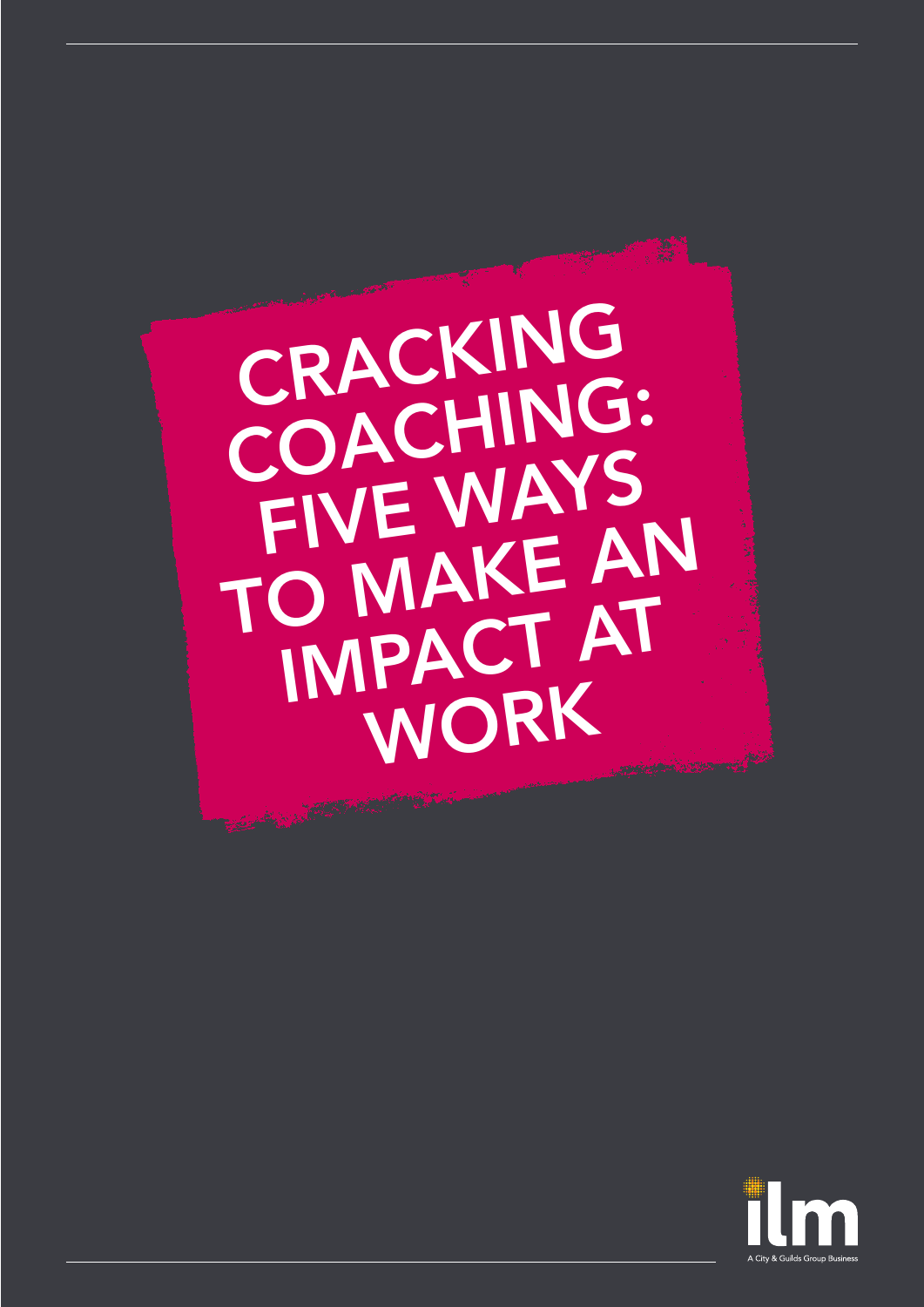Coaching is one of the most powerful learning and development interventions available when it comes to helping individuals improve their performance and unleash their potential. It's ironic then, that despite being in existence for decades, it remains underutilised by many organisations.

Coaching and mentoring can help individuals improve performance, conflict resolution and communication and interpersonal skills. It has never quite shed its elitist image, though. The perception is often that coaching is only available for, or useful to, those in executive positions.

Research carried out by ILM, however, reveals that more than four-fifths (84%) of employers believe coaching should be part of every organisation's management and development programme. In particular, it demonstrates that those that don't offer coaching are missing out on a powerful tool for effecting organisational change. Coaching can have major benefits when it comes to increasing engagement and boosting productivity in new joiners and returners. Those that have received coaching cite improved confidence, performance and productivity. Here are five ways you can use coaching to create more

productive, engaged and fulfilled workforces.

### Introduction

| Introduction |                                            |    |
|--------------|--------------------------------------------|----|
|              | Help your teams navigate change            |    |
|              | 2 Improve performance – across the board   | 03 |
| $\bf{3}$     | Show an investment in skills at all levels |    |
|              | 4 Make the return to work painless         | 05 |
|              | Create a culture of confidence             | n. |
| Conclusion   |                                            |    |

Coaching can improve confidence, performance and productivity across your organisation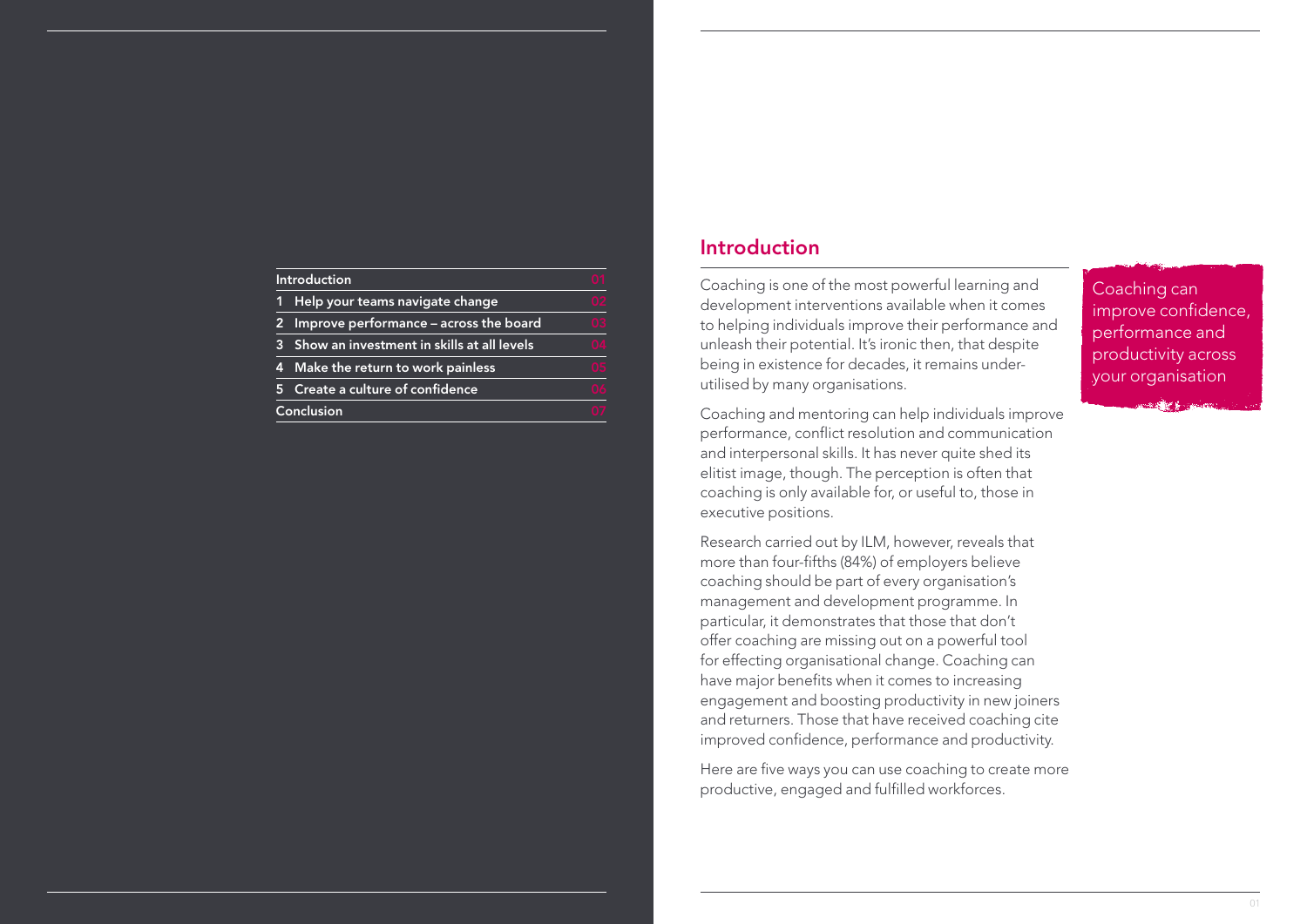We're at the dawn of the Fourth Industrial Revolution and many organisations are entering a period of transformation. That's why coaching is a particularly useful tool – with threequarters (76%) of respondents to our survey agreeing that it helps teams when implementing organisational change.

Change is on the agenda of the vast majority of organisations and will remain so in the coming months and years. Technologies such as artificial intelligence, machine learning and robotics are altering how people do their jobs and bringing in new ways of working. Some individuals will find that parts of their daily work will disappear and, in some cases, entire roles will be eradicated and new ones created. That's where coaching can come in. Fourfifths (79%) of those surveyed believe coaching can help teams when adopting new technology and different ways of working.

As well as the impact of technological change, Brexit and the uncertainty surrounding it means the potential for more disruption. From the employer's point of view, skills gaps are a major concern and are already a reality for many organisations.

Coaching is the most nuanced of L&D interventions and as such can help members of the workforce to understand that change can be good and can help shift their mindset from a negative one to a positive one. It can remove the fear factor from change and help individuals transition mentally and practically.

Half of respondents said they are most likely to copy a colleague's behaviour when in challenging or unfamiliar situations and a third when something goes wrong. The negative effects of this type of contagious leadership are hard to control but ensuring individuals feel well-equipped to deal with day-to-day leadership challenges is an effective form of defence. Organisations that use coaching are future-proofing their teams, making them more resilient to change in the future.



Productivity in the UK lags behind many of its European neighbours. The oneto-one and highly focused nature of coaching has huge potential to improve an employee's performance. It can directly target areas in which a person is weak and both coach and coachee can monitor progress.

58% said they felt more confident after coaching and 42% saw an improvement in performance in colleagues who had been coached, which in turn meant improvement in the entire team took an upturn.

The benefits coaching brings go beyond pure performance though. Coaching makes individuals feel valued and promotes a more inclusive culture within the organisation. This helps to make individuals feel more motivated and engaged with their work. In turn this will help to unlock discretionary effort which is a vital factor in increasing productivity.

## Help your teams navigate change

# Improve performance – across the board

"To deal with current difficulty, employers need to encourage and support staff at all levels of the

organisation – to maximise their individual performance, as well as that of the business."

Nick Cutland, director of quality at City & Guilds and ILM

"Companies that don't harness coaching are not only missing out on a powerful tool for organisational change and employee engagement, but also one that boosts productivity,"

Nick Cutland, director of quality at City & Guilds and ILM



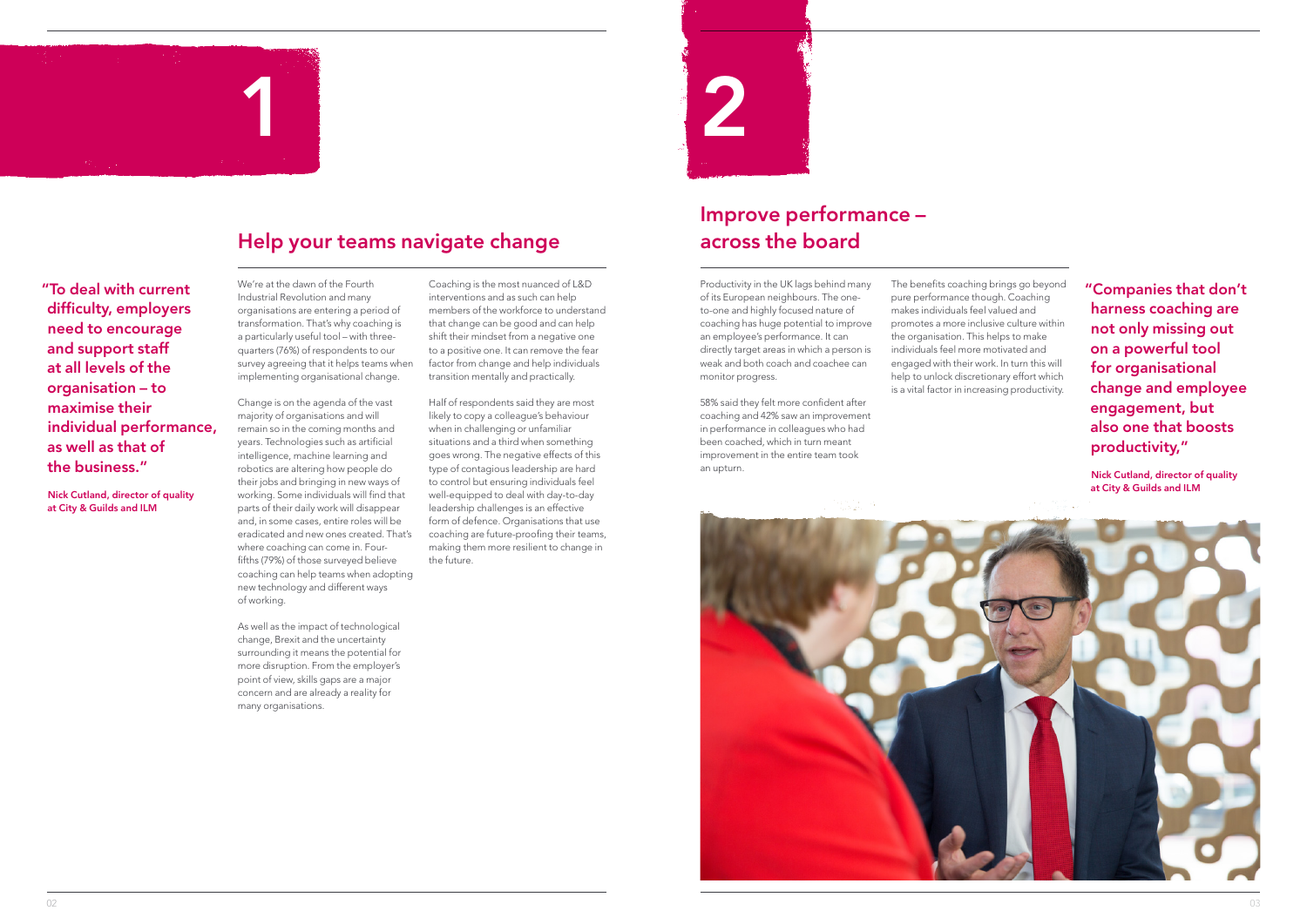The research found that companies that don't coach leave employees thinking their employers could be doing more for them: of the 15% that aren't offered coaching, a third say there is a lack of investment; a similar proportion (31%) believe that staff are taken for granted; one-fifth (22%) that leaders are not interested in staff; and the same number that the organisation doesn't understand the value of coaching.

**100000 RM 30** 



Individuals are unlikely to feel valued at such organisations and morale, engagement and motivation levels will drop, leading to a fall-off in performance and productivity. Coaching sends an extremely positive message to employees that they are valued and worthy of investment. This also feeds into the employer brand and provides attraction and retention benefits for the organisation. Managers also report that they feel positive about the impact of coaching: two-thirds (67%) of those surveyed agree that coaching would make them feel good about managing others.

Coaching needs to move away from its executive level connotations and be viewed as something that is accessible to all levels of the workforce and at all stages of a career. The viewpoint is starting to change, but too many organisations are overlooking coaching as a powerful tool to increase engagement and performance at key parts of a person's career, such as those returning from a break or moving into new roles.

### at all levels and the return to work painless at all levels

Currently only two-fifths of people returning from a career break receive coaching and, of those that didn't, there was a strong sense that it would have eased their re-entry to the workplace. Three-fifths (60%) of them said they think it would have benefited them, their team and the organisation while just over half said it would have benefited them personally. A fifth of returners said it took them four months or more to feel part of the team again and 17% cited a similar period of time before they were back up to working at the best of their ability.

**ISSE** 57% Fewer than threefifths of those respondents who had moved to a new company had received coaching

As well as adding up to a costly loss of man hours, this could have a potential detrimental impact on the returner's confidence levels as well as their motivation. They may have returned with insecurities about their ability to perform and if these aren't allayed quickly, they will continue to feel uncomfortable in their role and may even make a decision to leave. Coaching provides a way to protect an organisation's investment in someone who is returning from a break whether it be from maternity/paternity leave or a sabbatical.

The availability of coaching seems more prevalent when it comes to new joiners. Of those respondents who had moved to a new company, fewer than three-fifths (57%) had received coaching. Out of those that didn't, three-fifths (59%) said coaching would have been helpful for either themselves, their team or their company. Out of those who had changed role in their company, two in five did not receive coaching and four-fifths believe it would have been of benefit.

While the figures are more encouraging in terms of the volume of people coached, organisations are still losing too many valuable man hours while individuals get up to speed in a role. More than a quarter of respondents who had moved roles said it took as long as four months or more to work to the best of their ability and 10% of these that it took seven months. Out of the two-fifths who didn't receive coaching after they were promoted, 70% said it would have been helpful.

# Show you're investing in staff

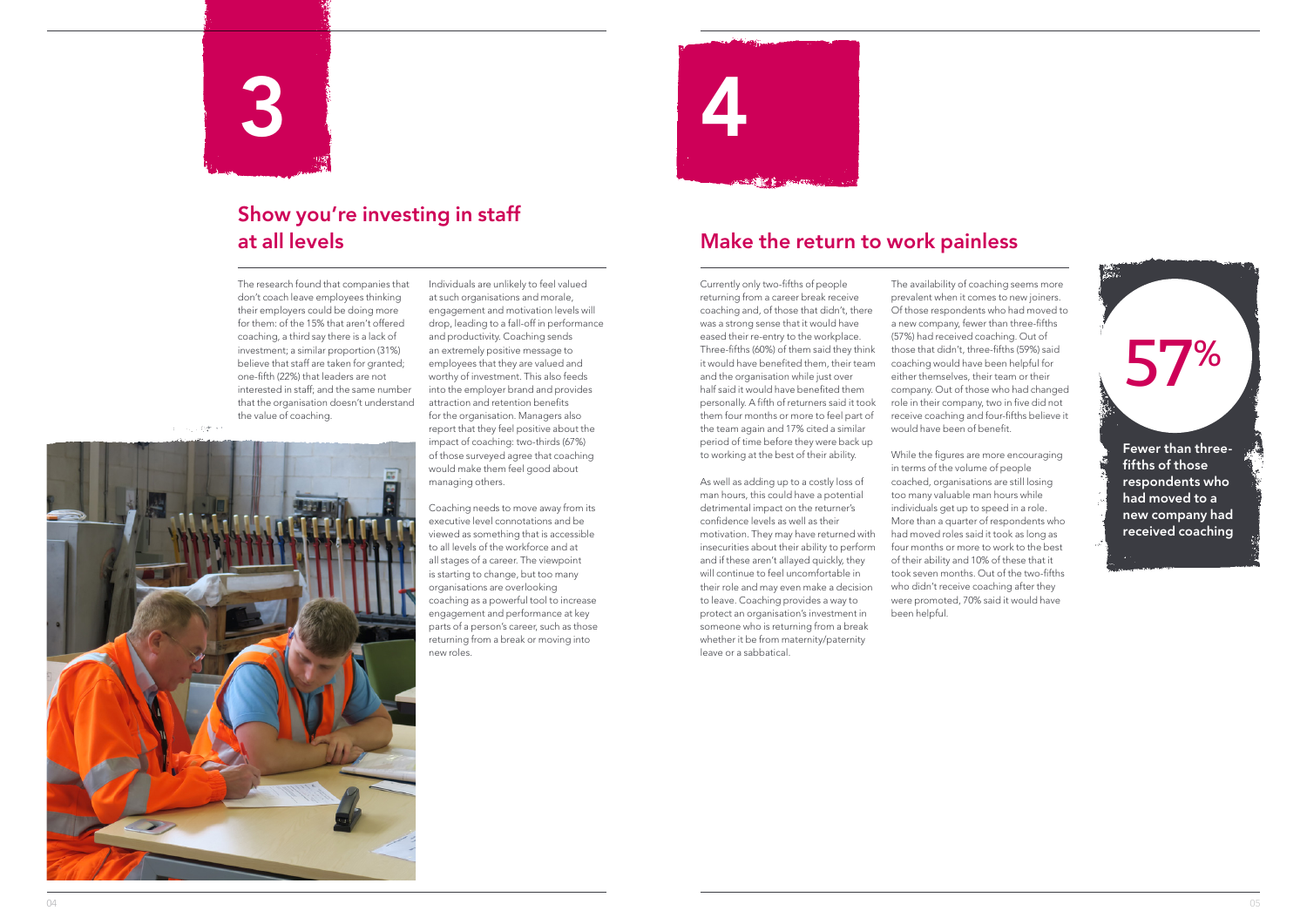

- 
- 
- 



Putting in place a coaching strategy and a coaching culture does not happen overnight. It demands effort, commitment and investment, but developing coaching skills at every level of an organisation can pay dividends.

For two thirds (67%) of those surveyed, the extra guidance and support provided by coaching made them feel good about managing others, while 71% said that coaching would be useful for their role. In fact, 84% said that coaching would have helped them in periods when they struggled to manage an individual and 88% when they had struggled with a particular project.

Amongst those respondents who have received coaching, improved confidence, performance and productivity are cited as three of the most important positive changes witnessed for themselves, others and their wider team and organisation.

# Coaching improves confidence The time to crack coaching is NOW

Organisations need to act now. The pace of technological change, digital disruption, globalisation and complex operating environments means that for organisations to thrive, they must ensure their workforce is aligned with the organisation and performing to the best of its ability.

"Coaching is an easily accessible tool that empowers employers to undertake successful organisational change, boost employee performance and increase engagement, in turn maximising productivity," says Cutland. "Our research demonstrates that people place real value in coaching, a fact that employers cannot afford to overlook. Being so easy to implement, and yet affecting employees and the wider organisation so positively, coaching is a missed trick for employers that fail to get on board."



Want to find out more about coaching? Get in touch with the team and request an appointment to discuss how we could help you. E: [sarah.cooksedge@i-l-m.com](mailto:sarah.cooksedge%40i-l-m.com?subject=) [www.i-l-m.com/skillsrevolution](http://www.i-l-m.com/skillsrevolution)